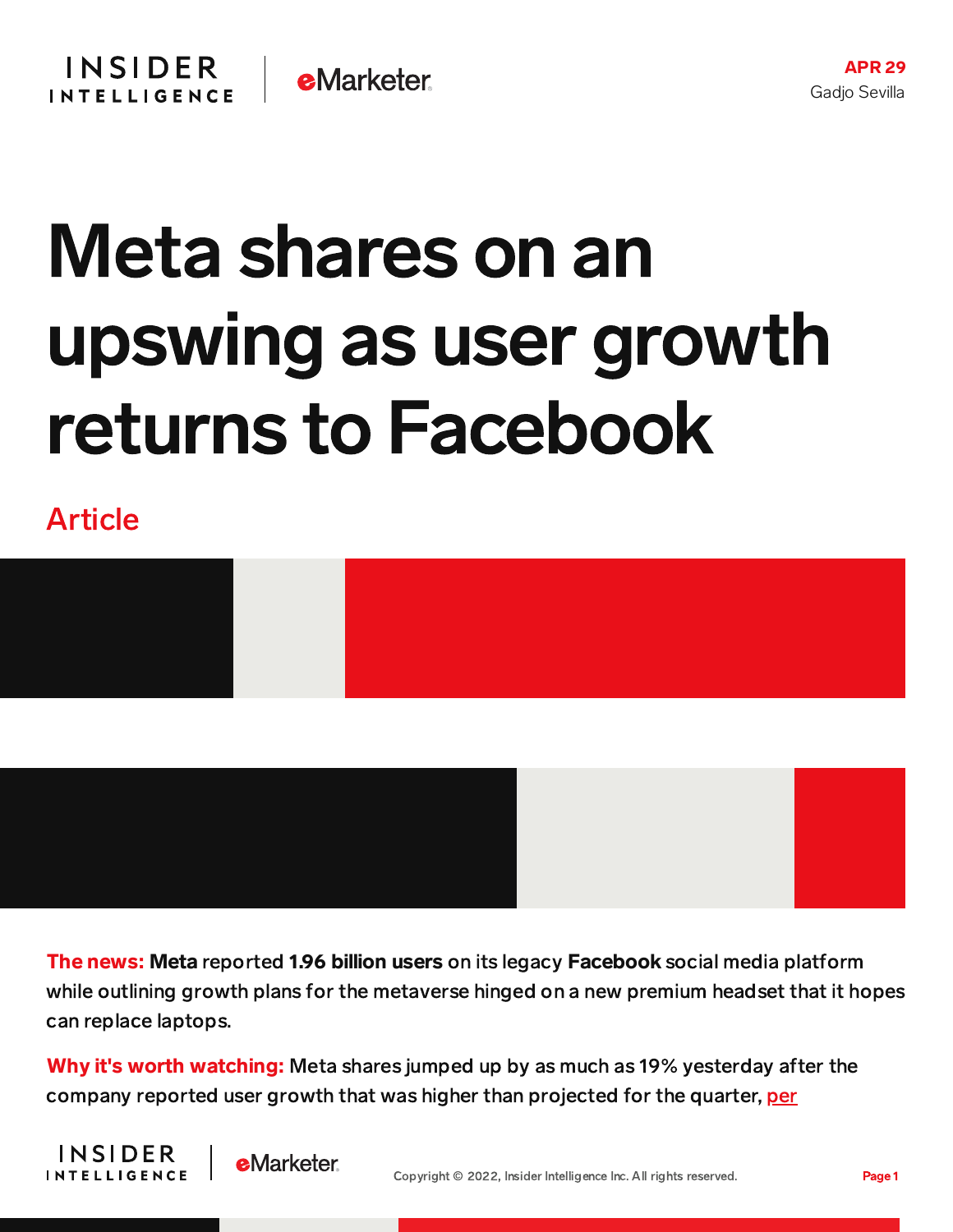## Bloomberg

**INSIDER** 

**INTELLIGENCE** 

**eMarketer** 

- Markets reacted positively to Facebook's user growth after the company's first-ever Q4 decline. Meta surpassed analyst estimates of 1.84 billion Facebook users for the quarter by adding 31 million new daily Facebook users.
- Analysts [expected](https://content-na2.emarketer.com/meta-s-ad-sales-growth-the-slowest-decade-may-hamper-its-metaverse-ambitions?utm_campaign=m&a+briefing+april+28&utm_medium=email&utm_source=triggermail&utm_term=marketing+&+advertising+briefing) ad revenue of \$28.3 billion for Q1 2022, up more than 8% from a disappointing final quarter of 2021. It came close but, at \$27.91 billion, fell short.
- Facebook is still reeling from the impact of Apple**'**s iOS [anti-ad-tracking](https://www.wired.com/story/ios-app-tracking-transparency-advertising/) functionality which negates targeted ad tracking systems.
- Meta CEO Mark Zuckerberg acknowledged that competitors like TikTok have been aggressively competing for younger users' attention. Meta's short-form video product Reels and Instagram are losing [younger](https://content-na2.emarketer.com/instagram-trying-fix-its-tiktok-repost-problem) viewers to TikTok.

Updates to the metaverse: Zuckerberg reiterated that the metaverse, the company's immersive VR platform, is still years away from making any significant contributions to the overall business. But he did give a glimpse on next steps for the metaverse.

- The company is currently hiring thousands of employees to build the platform. Recent updates to the Meta Quest 2 headset, the lynchpin to the metaverse, have included multitasking features and tools to interact with iOS devices.
- Meta is looking at how to sell in-world items within the [metaverse,](https://content-na2.emarketer.com/meta-looks-open-doors-on-metaverse-marketplace) but it expects to take almost 50% as commission from sellers, which could deter content creators. It's also piloting a real-world retail [store](https://content-na2.emarketer.com/meta-turns-physical-store-showcase-its-metaverse-ambitions) to demo VR and the metaverse but would need to quickly scale its retail footprint to attract new customers.
- A new professional VR headset, codenamed Project Cambria, will ship later this year and will be used for work, serving as a "replacement for a laptop," Zuckerberg said.

Reality check: Meta is juggling its need for a profitable present with lofty ideals for its metaverse future, and it seems these two realities are not compatible with each other.

Zuckerberg noted that Meta will "slow down the pace of some of our investments" due to "current business growth levels," [per](https://www.theverge.com/2022/4/27/23045274/zuckerberg-says-meta-will-slow-spending-first-quarter-earnings) the Verge.

The decline in profit, which was **down 21% YoY**, could force the company to ease off on ۳ metaverse spending.